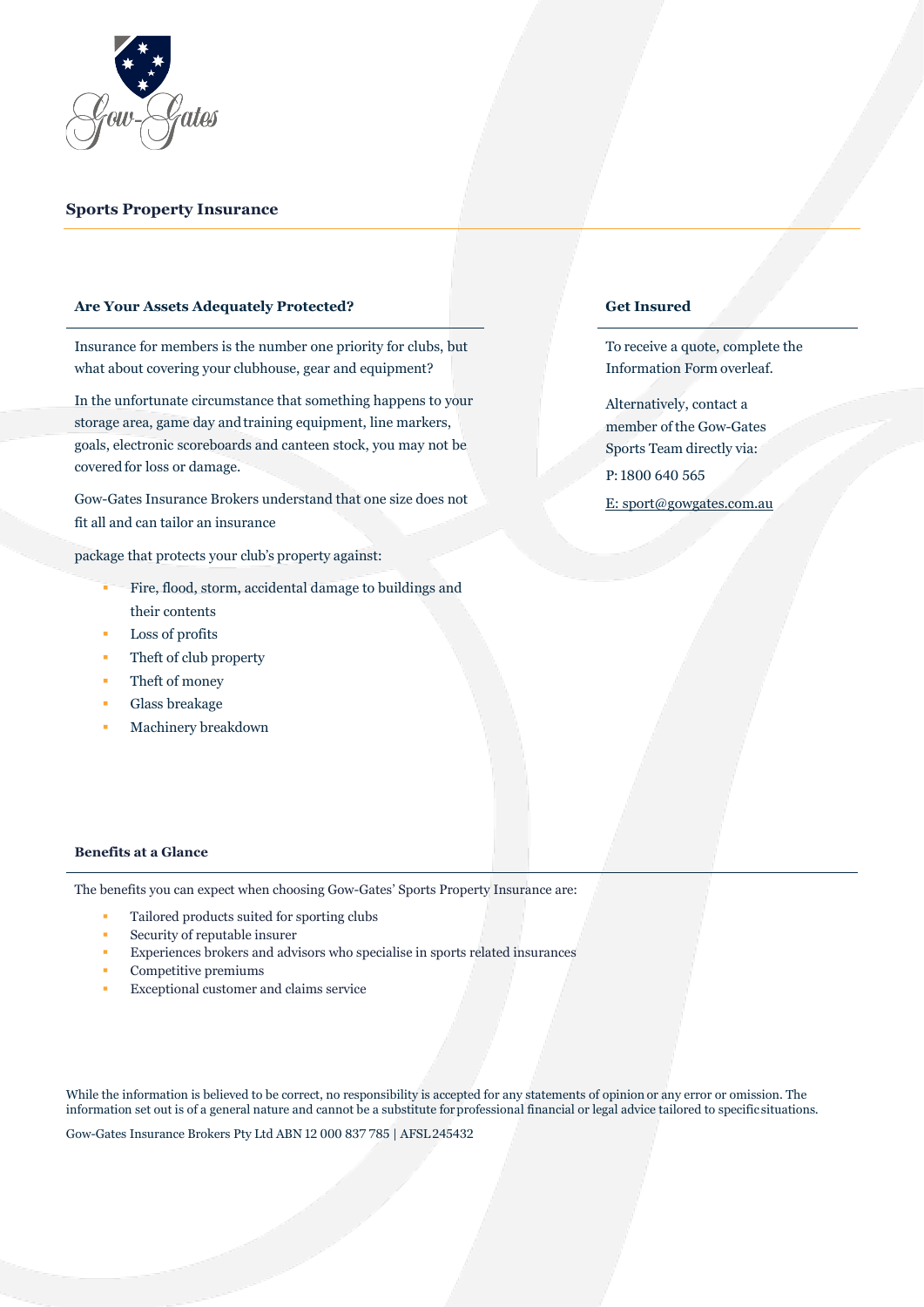#### **IMPORTANT NOTICES**

#### **Your Duty of Disclosure**

Before you enter into a contract of general insurance with an Insurer, you have a duty under the Insurance Contracts Act 1984 to disclose to an insurer every matter that you know,or

could reasonably be expected to know, is relevant to our decision whether to accept the risk of insurance and, if so, on whatterms.

You have the same duty to disclose these matters to an insurer before you renew, extend, vary or reinstate a contract of general insurance.

Your duty, however, does not require disclosure of anymatter:

- **that diminishes the risk to be insured;**
- **that is of common knowledge;**
- that the insurer knows or in the ordinary course of their business they ought to know;
- that the insurer indicates to you that they do not want to know.

Your duty of disclosure continues after this proposal form has been completed up until the contract of insurance is entered into

#### **Non-Disclosure**

If you fail to comply with your duty of disclosure, we may be entitled to reduce our liability under the policy in respect of a claim or may cancel the contract. If your non-disclosure is fraudulent, we may also have the option of avoiding the contract from its beginning.

#### **Change of circumstances**

You should advise your Insurer as soon as practicable of any material change to the organisation insured and any of its subsidiaries and controlled entities as disclosed in this form.

#### **Privacy**

The privacy of your personal information is important to us at Gow-Gates.

We do not use or disclose personal information for any purpose that is unrelated to our services and that you would not reasonably expect (except with yourconsent). We have a duty to maintain the confidentiality of the personal information provided on this form by you.

Our duty of confidentiality applies except where disclosure of your personal information is with your consent or compelled bylaw.

Our full Privacy Policy can be accessed from our website at www.gowgates.com.au

#### **How we can be contacted**

Gow-Gates Insurance Brokers Pty Limited (ABN 12 000 837)

Registers Office: Level 8, 491 Kent Street, Sydney, NSW 2000

| Telephone: | 02 8267 9999         |
|------------|----------------------|
| Fax:       | 02 8267 9998         |
| Email:     | info@gowgates.com.au |

# SPO015\_SPORTS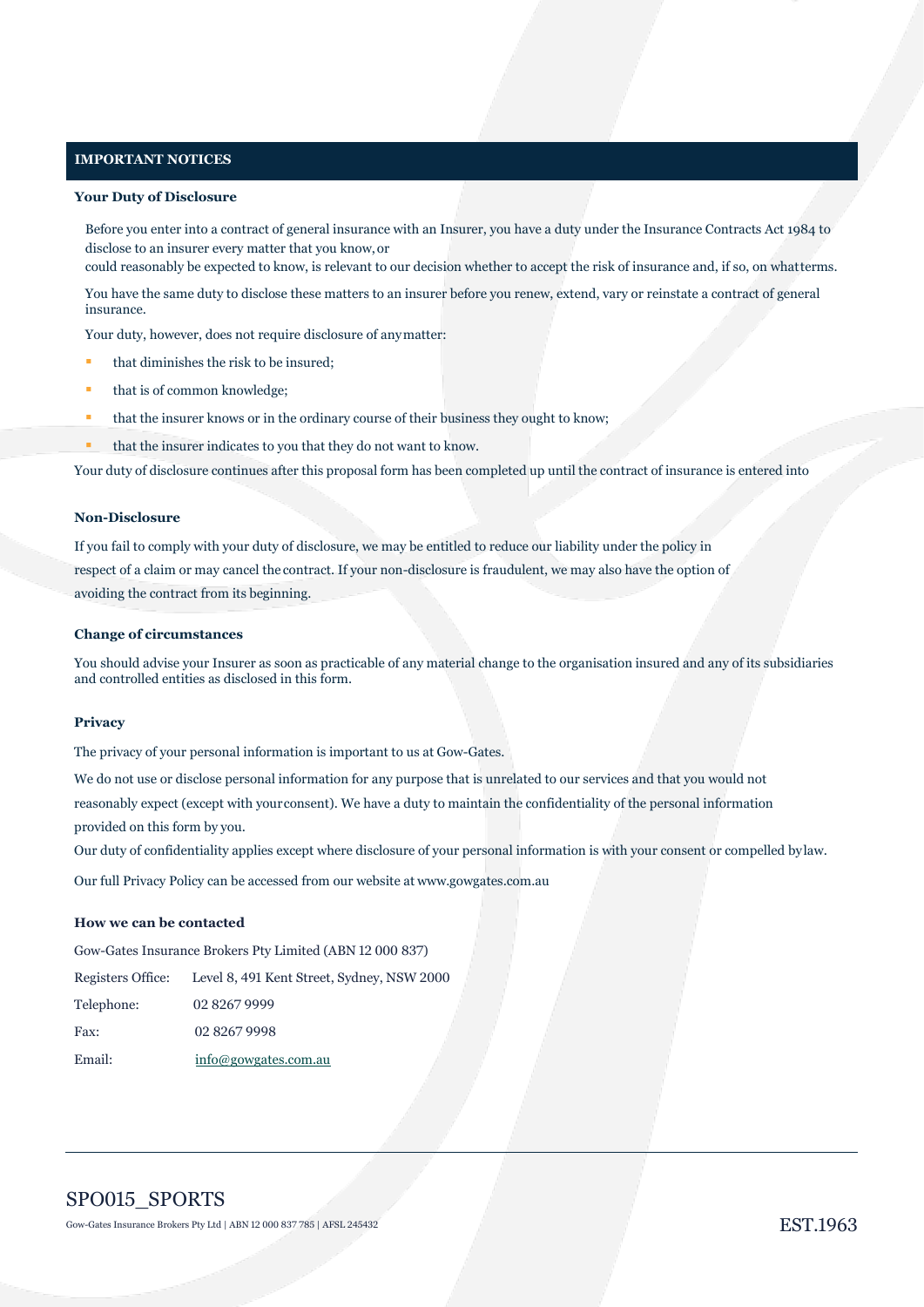## **Instructions**

- Read the Important Notices on the front page of this form.
- If you require more space to answer any questions or to describe any matter you need to disclose to us, please provide this information on a separate signed sheet of paper or
- $\blacksquare$  attach the relevant document(s) to this proposal.
- Read and sign the Declaration.

| 1. INSURED DETAILS                           |  |  |
|----------------------------------------------|--|--|
| a. Insured name:                             |  |  |
| b. Trading name:                             |  |  |
| c. ABN:                                      |  |  |
| d. Contact name:                             |  |  |
| e. Position:                                 |  |  |
| f. Phone number:                             |  |  |
| g. Mobile number:                            |  |  |
| h. Website:                                  |  |  |
| i. Email:                                    |  |  |
| j. Situation address:                        |  |  |
| k. Postal address (if different to<br>above) |  |  |

# **2. GENERAL INFORMATION**

a. Please list sporting activities conducted below:

b. Please list the District/State/National Association(s) that the club is affiliated with below:

c. Please list non-sporting activities conducted below:

| d. Are you a: | Property Owner | <b>Owner Occupier</b> | '`ennant<br>. . |  |
|---------------|----------------|-----------------------|-----------------|--|
|---------------|----------------|-----------------------|-----------------|--|

# SPO015\_SPORTS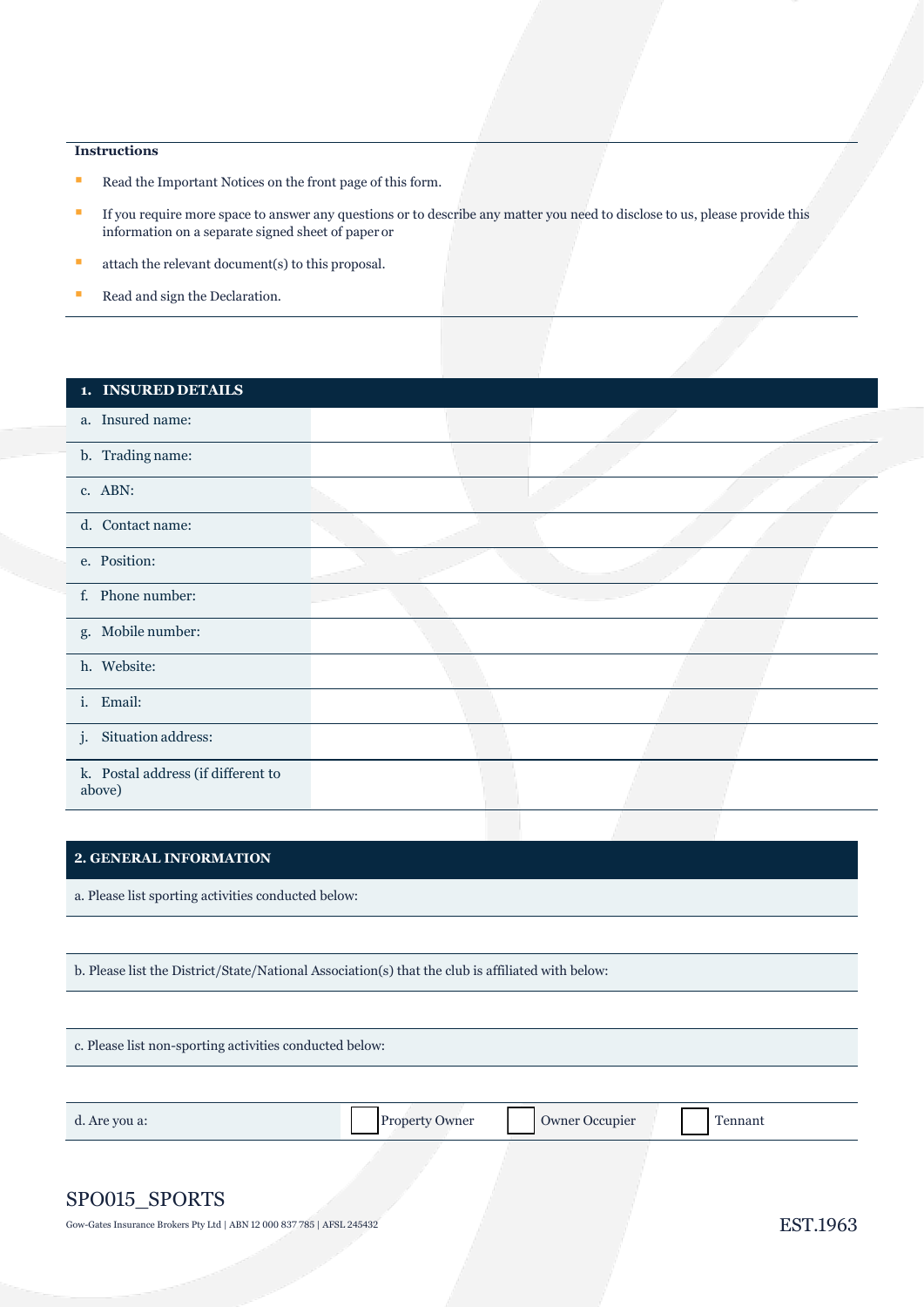| e. Are you the only occupant of the<br>facilities?        | Yes | No <sub>1</sub> |  |
|-----------------------------------------------------------|-----|-----------------|--|
| f. If no to the above, please list other occupants below: |     |                 |  |

| 3. INSURED FACILITIES                                                |           |                                                                                                             |                       |
|----------------------------------------------------------------------|-----------|-------------------------------------------------------------------------------------------------------------|-----------------------|
| a. Clubhouse / Change rooms:                                         | Yes<br>No | b. Canteen / Cafeteria:                                                                                     | Yes<br>N <sub>o</sub> |
| c. Swimming Pool and / or Spa<br>/ Sauna                             | Yes<br>No | d. Grandstand(s)                                                                                            | Yes<br>N <sub>0</sub> |
| e. Other:                                                            |           |                                                                                                             |                       |
| f. Does the club:                                                    |           |                                                                                                             |                       |
| i. Own the premises?                                                 | No<br>Yes | ii. Own the equipment<br>used?                                                                              | N <sub>o</sub><br>Yes |
| iii. Hire the premises out?                                          | Yes<br>No | iv. Hire the equipment<br>out?                                                                              | N <sub>o</sub><br>Yes |
|                                                                      |           | If yes to the above, please provide additional information on the hire activities and hire equipment below: |                       |
|                                                                      |           |                                                                                                             |                       |
| v. Have Poker?                                                       |           |                                                                                                             | No<br>Yes             |
|                                                                      |           | If yes to the above, please provide details on the number of machines and the lockup procedure below:       |                       |
|                                                                      |           |                                                                                                             |                       |
| vi. Have a Liquor License?                                           |           |                                                                                                             | N <sub>o</sub><br>Yes |
| If yes to the above, is this a full or conditional/function license? |           |                                                                                                             |                       |
|                                                                      |           |                                                                                                             |                       |

# SPO015\_SPORTS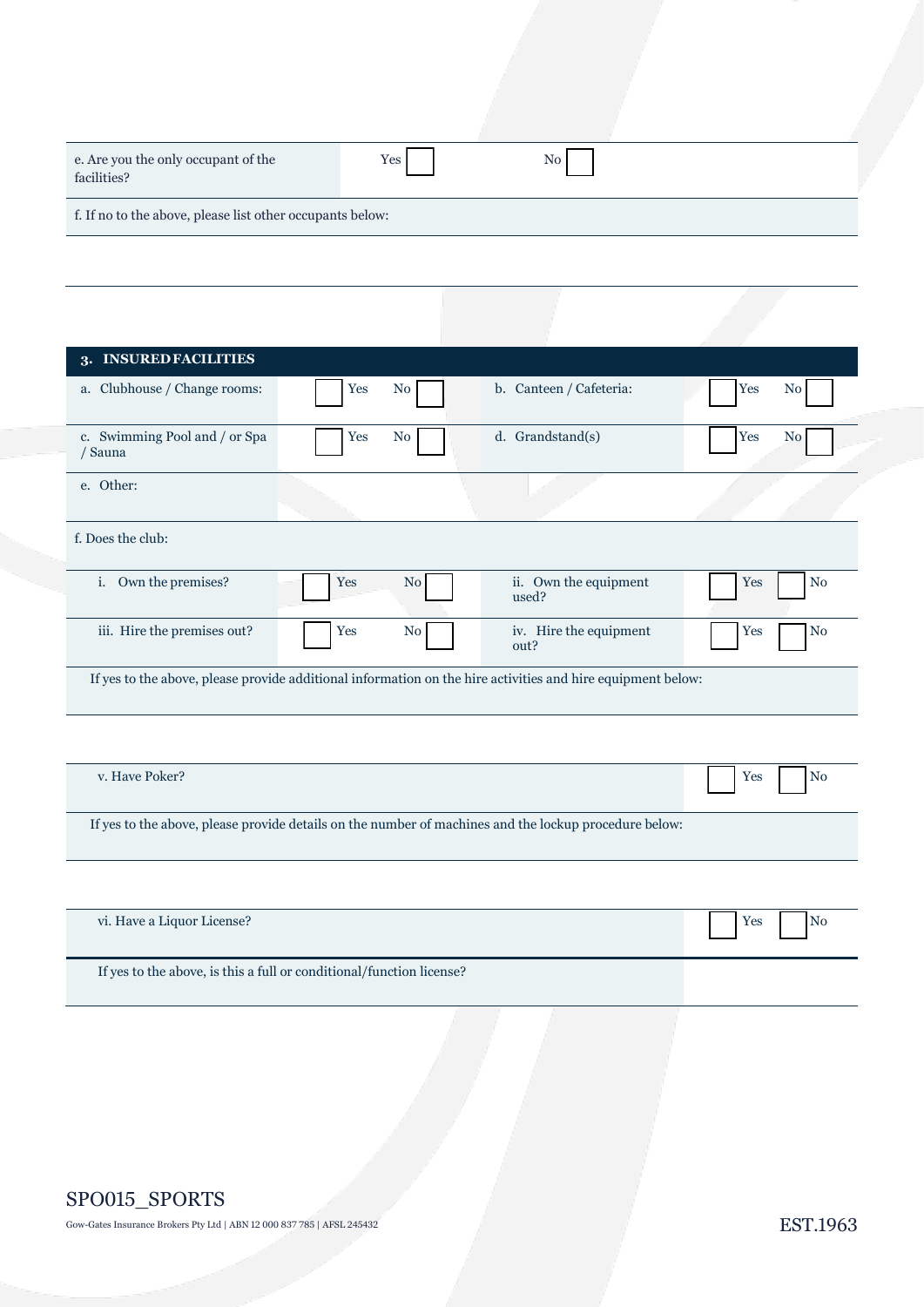## **4. PROPERTY DETAILS**

| a. Approximate age of the premises to be insured: |        |                |                          |                           |         |                |
|---------------------------------------------------|--------|----------------|--------------------------|---------------------------|---------|----------------|
| b. Construction details:                          | Walls: |                | Roof:                    |                           | Floors: |                |
| c. Number of stories:                             |        |                |                          |                           |         |                |
| d. Surrounding properties:                        |        | Residential    | Commercial               |                           | Rural   |                |
| <b>Security Details</b>                           |        |                |                          |                           |         |                |
| Deadlocks on doors:<br>i.                         | Yes    | N <sub>0</sub> |                          | ii. Deadlocks on windows: | Yes     | N <sub>0</sub> |
| iii. Bars on doors:                               | Yes    | N <sub>o</sub> | iv. Bars on windows:     |                           | Yes     | N <sub>0</sub> |
| v. Local siren / alarm:                           | Yes    | N <sub>o</sub> | vi. Back to base alarm:  |                           | Yes     | N <sub>0</sub> |
| vii. Mobile back up alarm:                        | Yes    | N <sub>0</sub> | viii. Security lighting: |                           | Yes     | N <sub>0</sub> |
| ix. Security patrols:                             | Yes    | N <sub>0</sub> | x. Security cameras:     |                           | Yes     | N <sub>o</sub> |
| xi. Other security measures                       | Yes    | No             |                          |                           |         |                |
| (please provide details):                         |        |                |                          |                           |         |                |
| <b>Fire Protection</b>                            |        |                |                          |                           |         |                |
| i. Fire sprinkler system:                         | Yes    | N <sub>0</sub> | ii. Hose reels:          |                           | Yes     | N <sub>0</sub> |
| iii. Extinguishers:                               | Yes    | N <sub>0</sub> | iv. Smoke detectors:     |                           | Yes     | N <sub>0</sub> |
| v. Fire hydrant on site:                          | Yes    | N <sub>0</sub> | vi. Fire alarm:          |                           | Yes     | N <sub>0</sub> |
| If Yes to fire alarm, is it monitored?            |        |                |                          |                           | Yes     | N <sub>0</sub> |

# **5. PROPERTY INSURANCE**

**a. Material Damage – Fire and Perils**

| Building:<br>1.                               | ii. Contents |                                 |           |        |  |
|-----------------------------------------------|--------------|---------------------------------|-----------|--------|--|
|                                               |              | (including sporting equipment): |           |        |  |
|                                               |              |                                 |           |        |  |
| iii. Stock:                                   |              | iv. Removal of debris:          |           |        |  |
| v. Loss of rent:                              |              | vi. Alcohol:                    |           |        |  |
| b. Business Interruption - Loss of Profits    |              |                                 |           |        |  |
| <b>Gross Income</b><br>Ť.                     |              | ii. Payroll - Sum Insured:      |           |        |  |
| iii. Claims preparation costs:                |              | (\$20,000 Automatic Extension)  |           |        |  |
| iv. Additional increased<br>costs of working: |              | (\$50,000 Automatic Extension)  |           |        |  |
| v. Indemnity period:                          | 6 months     | 12 months                       | 18 months | Other: |  |

# SPO015\_SPORTS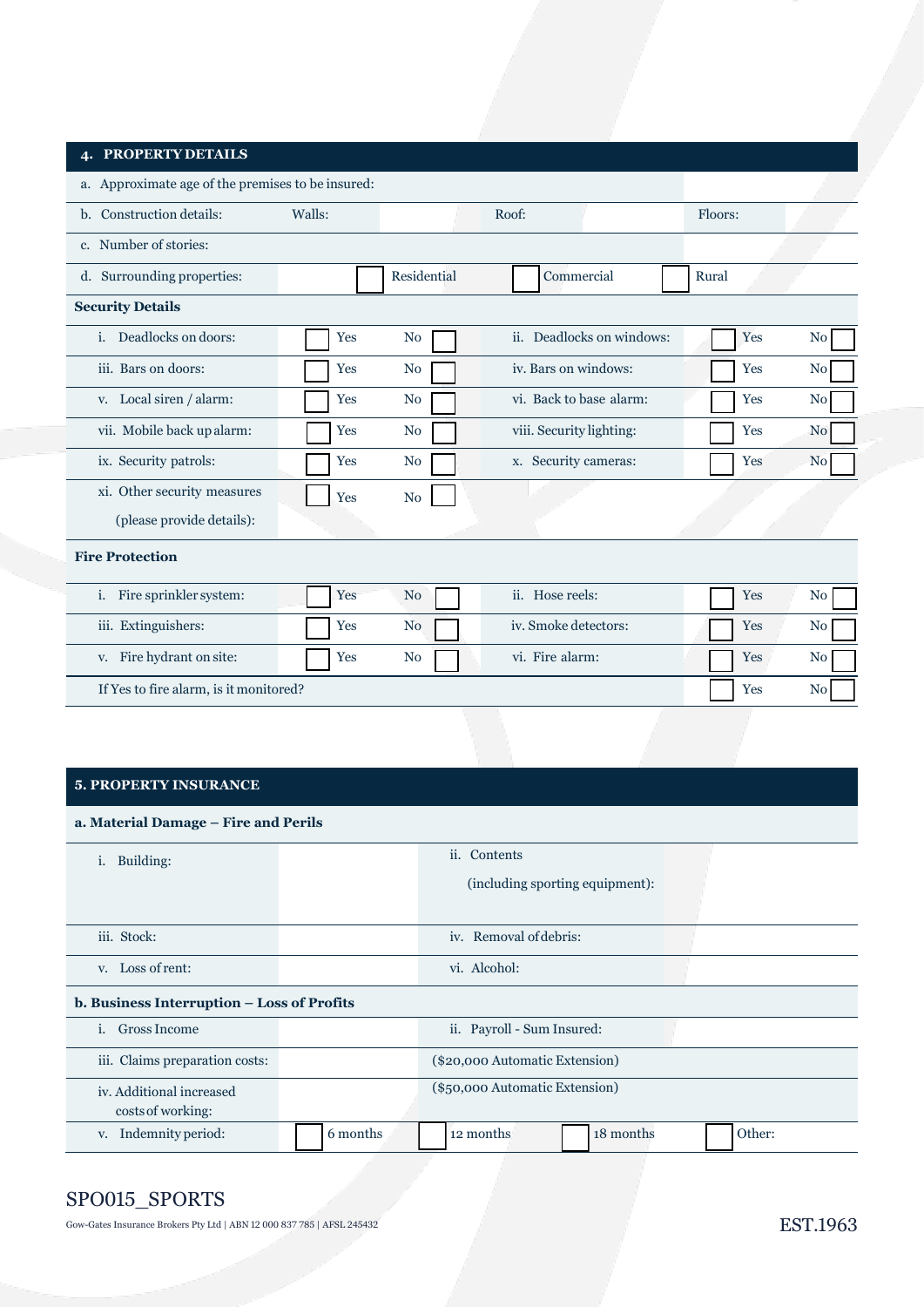|  | c. Theft / Burglary |
|--|---------------------|
|--|---------------------|

| t. Hith / Dui gial y                                                                                                            |             |                           |                       |
|---------------------------------------------------------------------------------------------------------------------------------|-------------|---------------------------|-----------------------|
| i. Do you require theft / burglary cover?                                                                                       |             |                           | Yes<br>N <sub>0</sub> |
| ii. Contents:                                                                                                                   | iii. Stock: |                           |                       |
| iv. Alcohol / Tobacco:                                                                                                          | v. Other:   |                           |                       |
| vi. Theft without forcible<br>entry:                                                                                            |             |                           |                       |
| d. Money                                                                                                                        |             |                           |                       |
| i. Do you require money cover?                                                                                                  |             |                           | No<br>Yes             |
| ii. Total limit of money cover required at any one time:                                                                        |             |                           |                       |
| e. Money and Protection                                                                                                         |             |                           |                       |
| i. Does the club store money                                                                                                    |             |                           | No<br>Yes             |
| If yes to the above, please detail the procedure below:                                                                         |             |                           |                       |
|                                                                                                                                 |             |                           |                       |
| f. Glass                                                                                                                        |             |                           |                       |
| i. Do you require replacement glass cover?                                                                                      |             |                           | No<br>Yes             |
| g. General Property and / or Portable Equipment Cover - Movable Equipment                                                       |             |                           |                       |
| i. Do you require general property or portable equipment cover?                                                                 |             |                           | N <sub>o</sub><br>Yes |
| ii. List of items to be insured:                                                                                                |             |                           |                       |
| iii. Total replacement value of the items to be insured:                                                                        |             |                           |                       |
| h.<br><b>Engineering / Machinery Breakdown Cover</b>                                                                            |             |                           |                       |
| i. Do you require cover for breakdown of machinery, plant, boilers and pressure vessels (Note:<br>Limit of indemnity \$10,000)? |             |                           | N <sub>o</sub><br>Yes |
| i. If Yes to the above, please list all items to be insured below:                                                              |             |                           |                       |
|                                                                                                                                 |             |                           |                       |
| ii. Do you require cover for deterioration of refrigeration?                                                                    |             |                           | Yes<br>N <sub>0</sub> |
| If yes to the above, please nominate limit of indemnity:                                                                        |             |                           |                       |
| i. Electronic Equipment                                                                                                         |             |                           |                       |
| List items (including make, model and serial numbers)                                                                           |             | <b>Sum Insured</b>        | Rate %                |
|                                                                                                                                 |             | (New replacement cost \$) |                       |
|                                                                                                                                 |             |                           |                       |
|                                                                                                                                 |             |                           |                       |
| Restoration of data                                                                                                             |             |                           |                       |
|                                                                                                                                 |             |                           |                       |

# SPO015\_SPORTS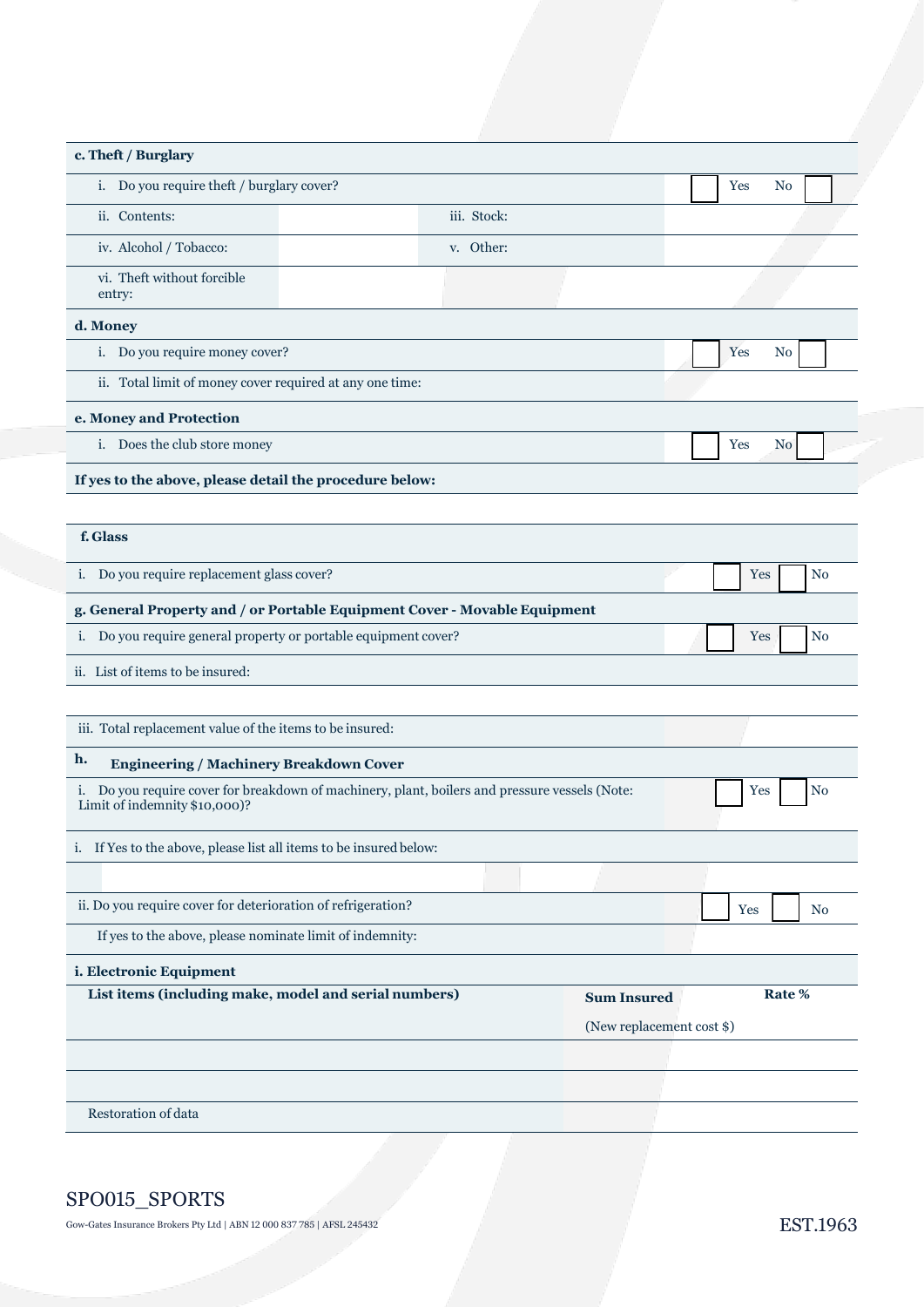Increase cost of working

#### **Total Sum Insured:**

Yes No

#### **6. INSURANCE REQUIREMENTS/LIMITS OF LIABILITY**

**a. Public and Products Liability and Professional Indemnity**

**i**. Does your club have Public and Products Liability and Professional Indemnity cover through a District / State / National

If Yes to the above, please provide details of the activities covered below:

ii. Please list other activities /sports to be covered (i.e. Non-affiliated sporting functions/sports):

iii. Limit of Liability required:

| Public & Products<br>Liability: | \$10,000,000 | \$20,000,000 | Not required |  |
|---------------------------------|--------------|--------------|--------------|--|
| Professional Indemnity:         | \$1,000,000  | \$2,000,000  | Not required |  |

## **7. OFFICIALS/MEMBERSHIP/EMPLOYEES/VOLUNTEERS**

| a. Number of junior members:                                                                         | b. Number of senior<br>members:     |  |     |  |    |
|------------------------------------------------------------------------------------------------------|-------------------------------------|--|-----|--|----|
| c. Number of officials /<br>directors:                                                               | d. Number of volunteers:            |  |     |  |    |
| e. Number of employees:                                                                              | f. Number of qualified<br>coaches / |  |     |  |    |
| g. Please list qualifications of employees / coaches / personnel:                                    |                                     |  |     |  |    |
| Clubs policies and procedures                                                                        |                                     |  |     |  |    |
| i. Does the club have documented Risk Management policies and procedures in place for the following: |                                     |  |     |  |    |
| First Aid / Medical Attention / Blood Spillages:<br>п                                                |                                     |  | Yes |  | No |
| Discrimination / Harassment / Child Protection:                                                      |                                     |  | Yes |  | No |

- Facilities / Equipment / Ground Control Inspections / Checklists: No
- ii. Additional Information:

# SPO015\_SPORTS